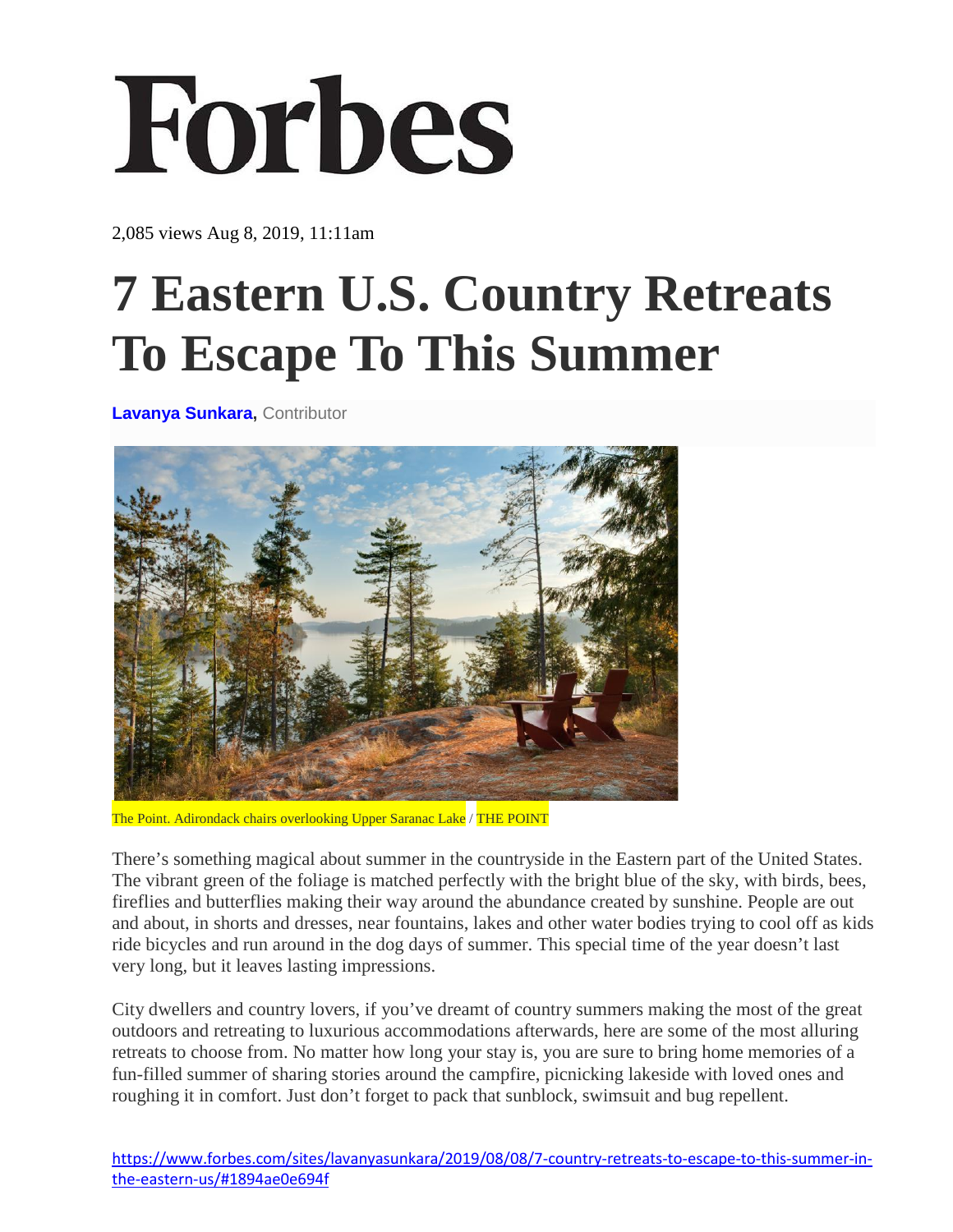#### **[The Point,](https://thepointresort.com/) New Yor[k](https://thepointresort.com/)**



Boathouse at The Point / THE POINT

Built by the Rockefellers as a woodland retreat in Upstate New York, the Relais & Châteaux property of The Point offers a classic hideaway set amongst 75-acres in the Adirondacks. This all-inclusive, adults-only property reopened in May of 2018 following a renovation.

The 11 guest rooms are spread among four original log buildings built of native timber and stone, each with views of the shining Upper Saranac Lake. The Boathouse, an open and airy suite sitting right above the boats, features a wrap-around deck and offers panoramic views of the lake and the mountains beyond.

Go swimming, water-skiing, wakeboarding, tubing or boating on the lake; play a round of tennis or badminton or bond over billiards and darts. You can also go for a ride on the captained 33-foot 1933 replica Hacker-Craft, a hand-crafted mahogany speed boat.

Enjoy world class cuisine in the Great Hall where you can dine together with other guests at the twin tables (if you prefer). You can have a gourmet lunch on the terrace or have a meal packed to go for a picnic on the grounds. After a day of fun on the lake or in the nearby forest, enjoy a refreshing cocktail on Elco, a glass enclosed electric boat on a ride around the lake.

#### **[LeFay Cottage at Little Washington,](https://lefaycottageatlittlewashington.com/) Virginia**



LeFay Cottage at Little Washington / LEFAY COTTAGE

[https://www.forbes.com/sites/lavanyasunkara/2019/08/08/7-country-retreats-to-escape-to-this-summer-in](https://www.forbes.com/sites/lavanyasunkara/2019/08/08/7-country-retreats-to-escape-to-this-summer-in-the-eastern-us/#1894ae0e694f)[the-eastern-us/#1894ae0e694f](https://www.forbes.com/sites/lavanyasunkara/2019/08/08/7-country-retreats-to-escape-to-this-summer-in-the-eastern-us/#1894ae0e694f)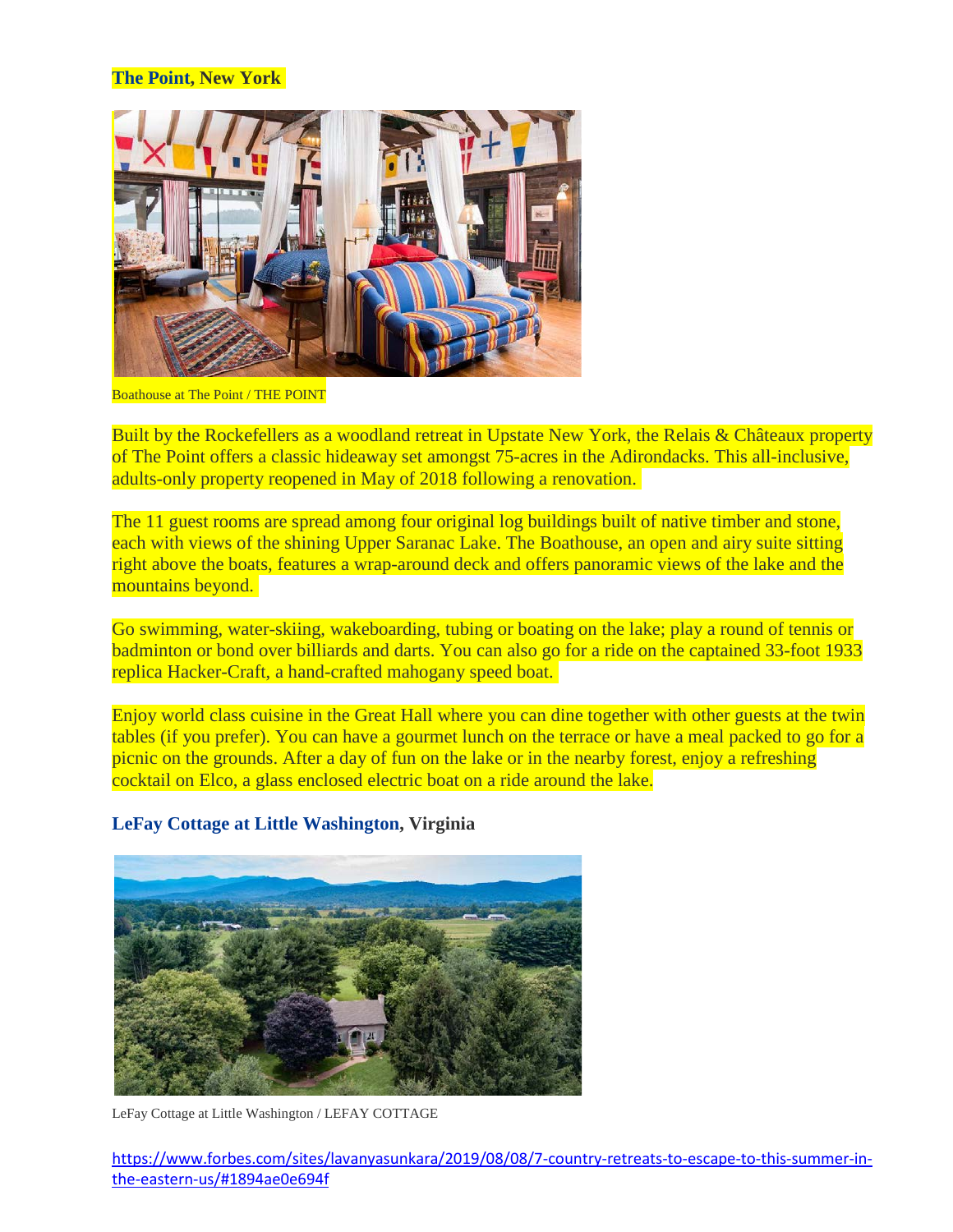Sitting at the foot of the Blue Ridge Mountains, LeFay Cottage at Little Washington offers an ideal country escape in Virginia's horse and wine country. The elegantly decorated cottage sits on five acres, surrounded by lush greenery and gardens with blooming fragrant flowers. The three bedroom, two bathroom property is adorned with French and English antiques and chandeliers.

Enjoy the slow pace of life in the country with family and friends, on walks or a leisurely afternoon spent in the sunroom overlooking the gentle outline of Blue Ridge Mountains. At night, delight in a quintessential sunset and watch for the flickering lights of fireflies as they emerge from their hideaways as dusk settles in. The cottage is within walking distance to the Little Washington Winery and a short drive to other wineries as well as Copper Fox Distillery.



#### **[The Woodstock Inn & Resort,](https://www.woodstockinn.com/) Vermont**

Woodstock Inn / WOODSTOCK INN

Give your family an unforgettable New England vacation at the Woodstock Inn & Resort in the heart of Vermont's Woodstock near the Green Mountains. Established by Laurance and Mary Rockefeller, the resort cherishes their vision with elegant and personalized touches. Guest rooms have woodburning fireplaces, handcrafted bed frames, and the rest of the resort has charming public spaces with interesting nooks and crannies.

After you are done exploring the nearby woods on a hike or a thrilling mountain bike ride, enjoy a relaxing spa treatment at the LEED-certified spa. In your spare time, visit Woodstock's antique stores, art galleries, boutiques and food markets.

Onsite, you can take a guided tour of the resort's 2.5-acre, certified organic Kelly Way Gardens, a farm-to-table program created to preserve the conservation legacy of the nearby **Marsh-Billings-Rockefeller National Historic Park**. At Red Barns at Kelly Way Gardens, you can feast on a delicious farm-fresh tasting dinner prepared by Executive Chef Rhys Lewis as part of the Red Barn Dinner Series.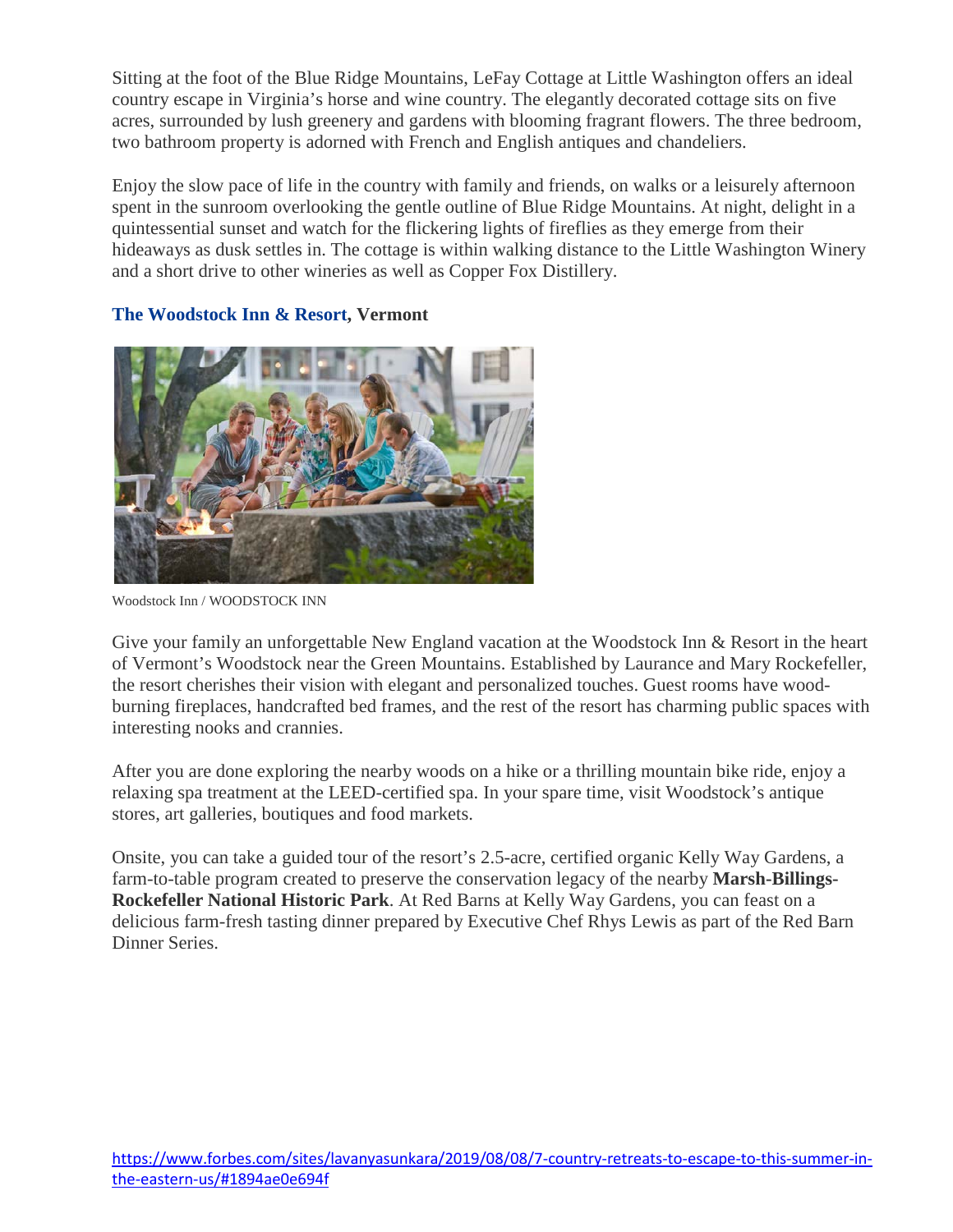#### **[Barnsley Resort,](https://www.barnsleyresort.com/) Georgia**



Barnsley Resort / BARNSLEY RESORT

Looking for a perfect spot for a summer wedding? Then, Barnsley Resort is a great choice. Located in a small town called Adairsville in northwest Georgia just 60 miles north of Atlanta, Barnsley provides a fairytale setting amidst 3,000 acres of pristine wilderness. With the addition of a 55 room **Inn and Georgian Hall**, opened in March 2018, the total room count has gone up to 150.

Outdoor lovers can take in the surroundings on hikes, bike and canoe rides. You can partake in clay shooting, golfing, catch and release fishing and more. If you want to stay close, you can walk the historic grounds to admire the architecture of the 19th century Manor House Ruins surrounded by landscaped gardens and the on-site museum with a resident historian.

If you are bringing a pet, you and your furry companion can have all the outdoor fun and even dine out together. The property has multiple dining options and a recently renovated spa.

#### **[Hotel Domestique,](http://hoteldomestique.com/) South Carolina**



Hotel Domestique / HOTEL DOMESTIQUE FACEBOOK

Hotel Domestique looks like it was plucked straight from a remote European town, blending countryside charm with luxurious modern amenities and delectable cuisine. Established by worldrenowned cyclist George Hincapie, Domestique offers a perfect romantic setting for outdoor lovers, where you can cycle and hike in almost every direction. Located in a city called Travelers Rest in Greenville County, you simply can't go wrong with a stay here.

At the property's award winning Restaurant 17, treat yourself to a meal made with care from local ingredients in a setting evocative of traditional European bistros. For shopping and entertainment, take a scenic drive to nearby Greenville and Asheville.

[https://www.forbes.com/sites/lavanyasunkara/2019/08/08/7-country-retreats-to-escape-to-this-summer-in](https://www.forbes.com/sites/lavanyasunkara/2019/08/08/7-country-retreats-to-escape-to-this-summer-in-the-eastern-us/#1894ae0e694f)[the-eastern-us/#1894ae0e694f](https://www.forbes.com/sites/lavanyasunkara/2019/08/08/7-country-retreats-to-escape-to-this-summer-in-the-eastern-us/#1894ae0e694f)